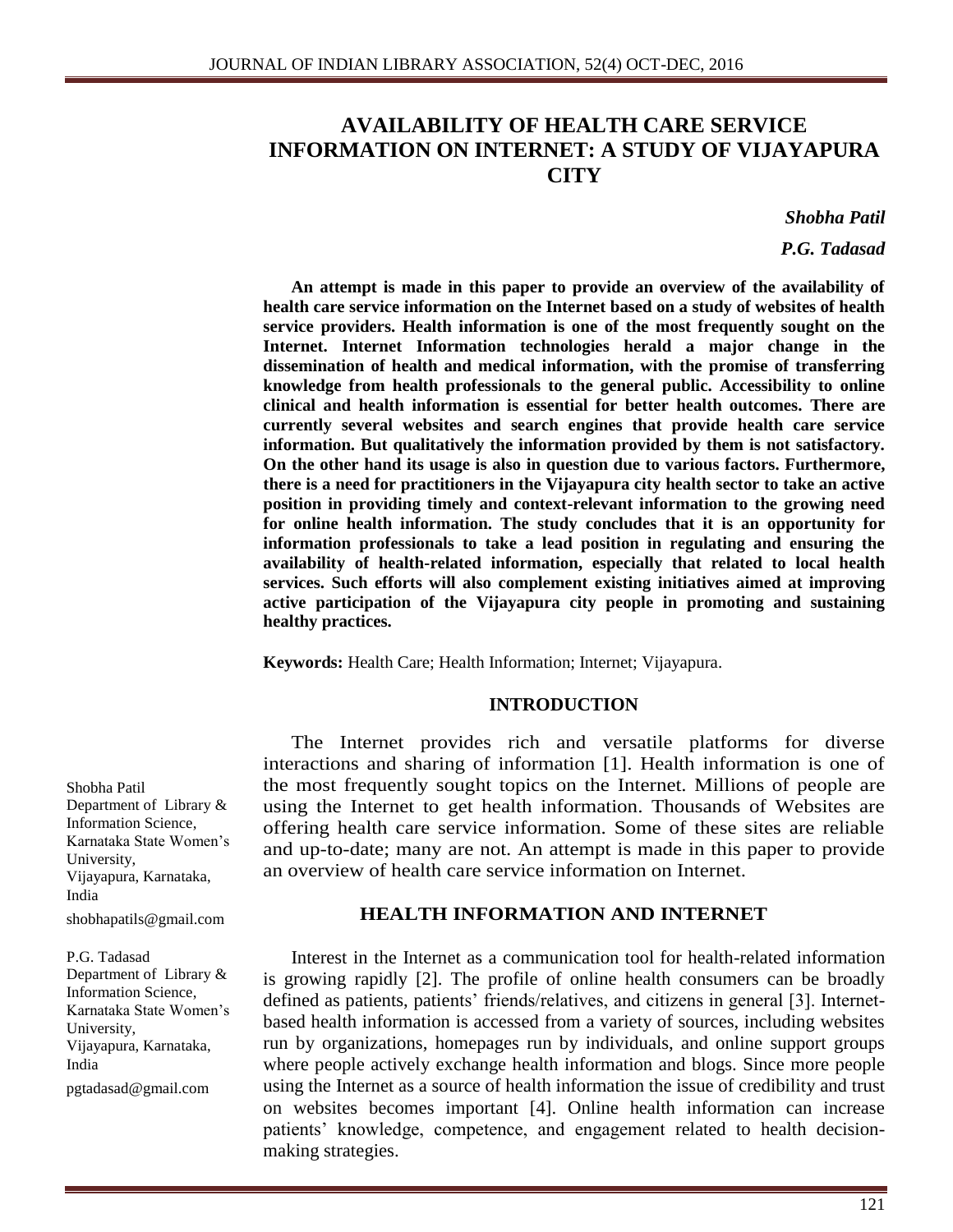In the late 1990s researchers began to note that many people were using the Internet to seek health information, despite various problems with the quality of information. There is a premise that patients with access to their personal health information presented in a form they can understand will be able to interpret and learn from this information in a way that benefits them. Various social forums exist in which anyone can share conversations about health with their peers. Such forums are especially popular among patients who seek to have conversations with other patients with a similar medical concern. Those who participate in online communities which discuss health issues report getting relief about their health worries, perceiving more control over their health and medical condition, having more medical knowledge, and having more personal agency overall [5].

Health information can empower people to make health decisions and to talk to their physician, resulting in a more patient-centred interaction between patient and health professionals. Among currently available technologies only the Internet has the potential to deliver universal access to up-to-date health care information [6]. Accurate and up-to-date information is vital to maintain quality of health care. During the past decade, many health information resources have been developed and available online for use by health care professionals [7].

The Internet has been used by healthcare professionals to obtain and share large amounts of medical information and to monitor diseases. The knowledge of the Internet as an important health information resource for physicians have greatly improved during the past decade as a result of patterns of use and medical impact measures [8]. The Internet has brought about flexible communication between patients and doctors by empowering patients with information. It has also revolutionized the compilation, assessment and distribution of information relating to healthcare [9].

# **ONLINE SOURCES OF INFORMATION**

Internet-based health information is accessed from a variety of sources, including:

- Websites run by organisations
- Homepages owned by individual doctors.
- Online support groups where people actively exchange health information; and
- Blogs authored by health advocates, caregivers or those pursuing self-help [10].

# **Health Profile of Vijayapura District**

Vijayapura city, formerly known as Bijapur, is the district headquarters of Vijayapura District of Karnataka state. The city has a population of 326,360 as per 2011 census. Total literacy rate of the city is 73.42 (239631) which is less than the state literacy rate (75.36) and the literacy rate among men is 77.89 (128615) and among women it is 68.85 (111016) which is slightly higher than the state literacy rate (68.1) among women.

The city of Vijayapura is the major city in the vicinity of 100 km radius having advanced medical facilities. It has long history of providing medical facilities dating back to medieval period by 'Ayurvedic Vaid' and later during Adilshah's period by 'Unani Hakims'. The first allopathic dispensary was started in the year 1871. Over a period of 135 years the number of hospitals and the quantity of health services provided to the people in the city has a seen a remarkable growth. After independence the Government of Karnataka opened many hospitals. Similarly private hospitals, clinics, and multispeciality hospitals have been established.

In Vijayapura district health care facilities and services are made available and accessible through CHCs, PHCs and taluk hospitals in rural and urban areas. The PPP mode has improved overall healthcare facilities and services in Vijayapura district [11].

Presently, the city has many prominent hospitals providing advanced health services. Besides this the city has many blood banks, ambulance services, pathological and diagnostic laboratories, health clubs, nursing homes, maternity homes, pharmaceutical vendors, health care instrument vendors and hundreds of medical shops. Every agency is committed to provide mandatory information to the community. Taluk-wise details of health centres are given in table 1.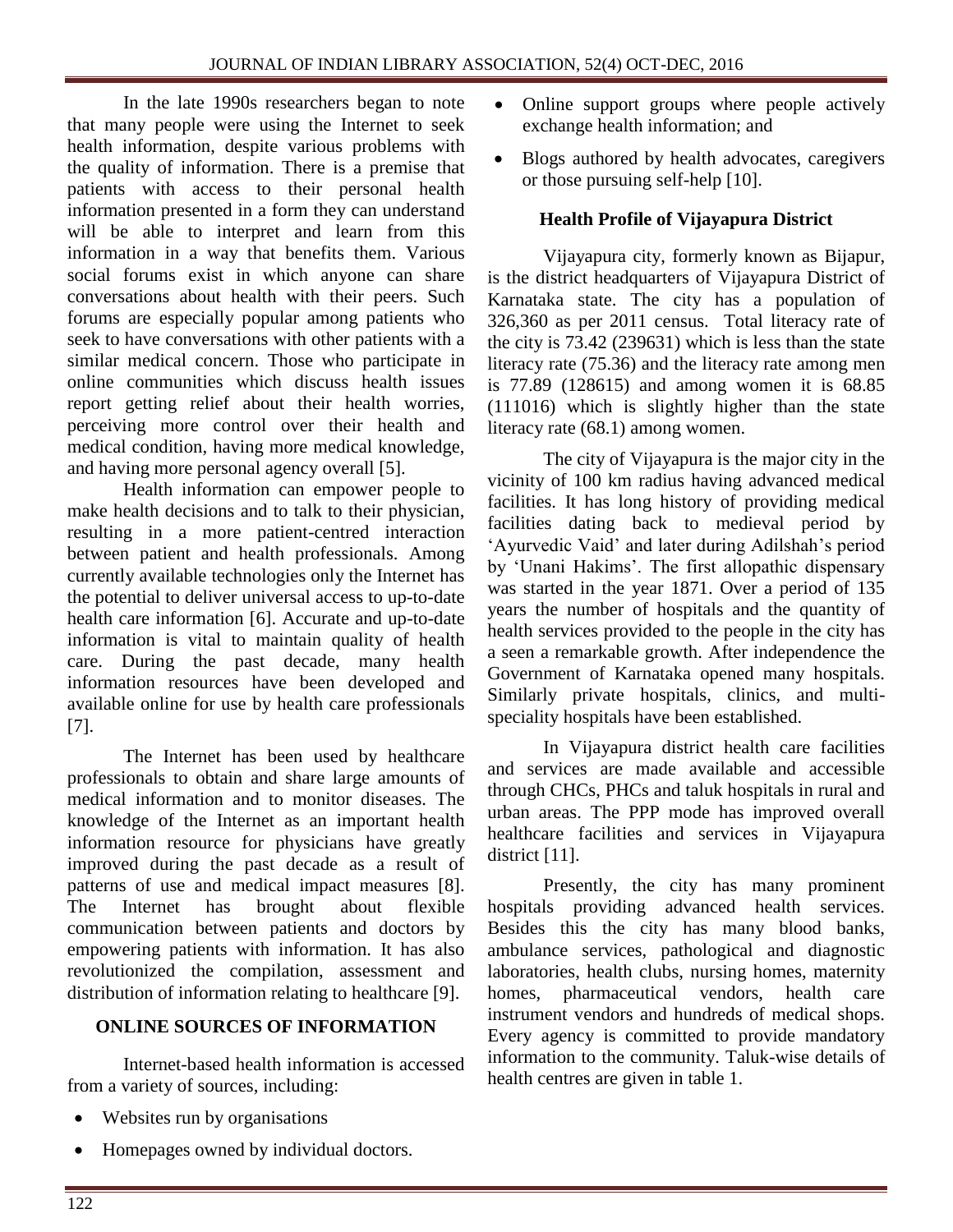| <b>Taluks</b>    | <b>Allopathic</b><br><b>Hospitals</b> | <b>Indian System of</b><br><b>Medicine</b><br><b>Hospitals</b> | <b>Private</b><br><b>Hospitals</b> | <b>Primary</b><br><b>Health</b><br><b>Centers</b> | <b>Community</b><br><b>Health</b><br><b>Centers</b> |
|------------------|---------------------------------------|----------------------------------------------------------------|------------------------------------|---------------------------------------------------|-----------------------------------------------------|
| BasavanaBagewadi |                                       |                                                                |                                    | 14                                                |                                                     |
| Indi             |                                       |                                                                |                                    | 14                                                |                                                     |
| Muddebhihal      |                                       |                                                                |                                    |                                                   |                                                     |
| Sindagi          |                                       |                                                                |                                    |                                                   |                                                     |
| Vijayapura       | 63                                    |                                                                | 63                                 | 14                                                |                                                     |
| <b>Total</b>     | 74                                    |                                                                | 76                                 | 60                                                |                                                     |

**Table 1: Taluk Wise details of Health Centers 2011-12**

## **AVAILABILITY OF HEALTH INFORMATION ON INTERNET**

A great variety of information sources are now available and accessible online. These include search engines like Google, Yahoo, Alta Vista, Lycos, Mama, etc.; databases like MEDLINE/PubMed, Scopus, Web of Knowledge, EMBASE, African Index Medicus; portals, gateways, digital archives, libraries and institutional repositories. Recent, reliable, quality and up-to-date healthcare information are also available on websites of academic and health institutions, professional associations, government and non-government organizations. In addition, some government and not-for-profit organizations such as the National Institutes of Health (NIH) and Bioline International have digital archives, which provide free full-text articles. Medical dictionaries, encyclopedias, abstracts and indexes, bibliographies, atlases, videos and drug information sources are also available online [12].

An advanced Google search was made to know the availability of health care services information on the Internet. It is noticed that quantitatively the amount of information available on the Internet is more but qualitatively it is not satisfactory.

The city has three major hospitals Shri B M Patil Medical College Hospital & Research Centre; Al-Ameen Medical College and Government District Hospital. The Government hospital does not have its own hospital website and the remaining two have their websites as a part of their colleges. Shri B M Patil Medical College Hospital & Research Centre website provides information on health services, facilities, additional services and contact information. Al-Ameen Medical College Hospital's website provides information on their services, facilities and contact numbers. The information is available only in English language. Among the private hospitals only four hospitals - Sasnur Hospital [\(http://sasnurhospitals.com/\)](http://sasnurhospitals.com/), Dr. Bidari's Ashwini Hospital(http://www.ashwinihospital.org/), Kidney Foundation (http://drsbpatil.com/) and Ayush Hospital (http://glayushhospital.com/) have their own websites. Sasnur Hospital's website provides information on full spectrum of women's health care services, facilities, appointment, events, hospital timings, contact details. Dr. Bidari's Ashwini Hospital's website provides information on facilities, special services, corporate serviceresearch and development, 24 x 7 enquiry, make an appointment, preventive health check, pharmacy open 24 x 7, ambulance facilities and contact details. Kidney Foundation's website includes information on specialisation and appointment information, etc. Ayush Hospital's website provides information on facilities, services, specialities, doctors' information and contact information.

Other prominent hospital information are available on Internet through local search engines like-

www.hospitalkhoj.com, http://www.justdial.com/, http://www.listbesthospitals.com/,

http://www.vijapuraonline.in/,

www.hospital.cybo.com, http://www.rainrays.com/, http://www.bijapur.nic.in/tele\_index.html,

http://maps.mapmyindia.com/,

https://www.asklaila.com. Only bare minimum information like contact details, phone numbers of hospitals and location information, maps, views, votes, reviews and ratings are available. Very few hospitals have provision for appointment through Internet.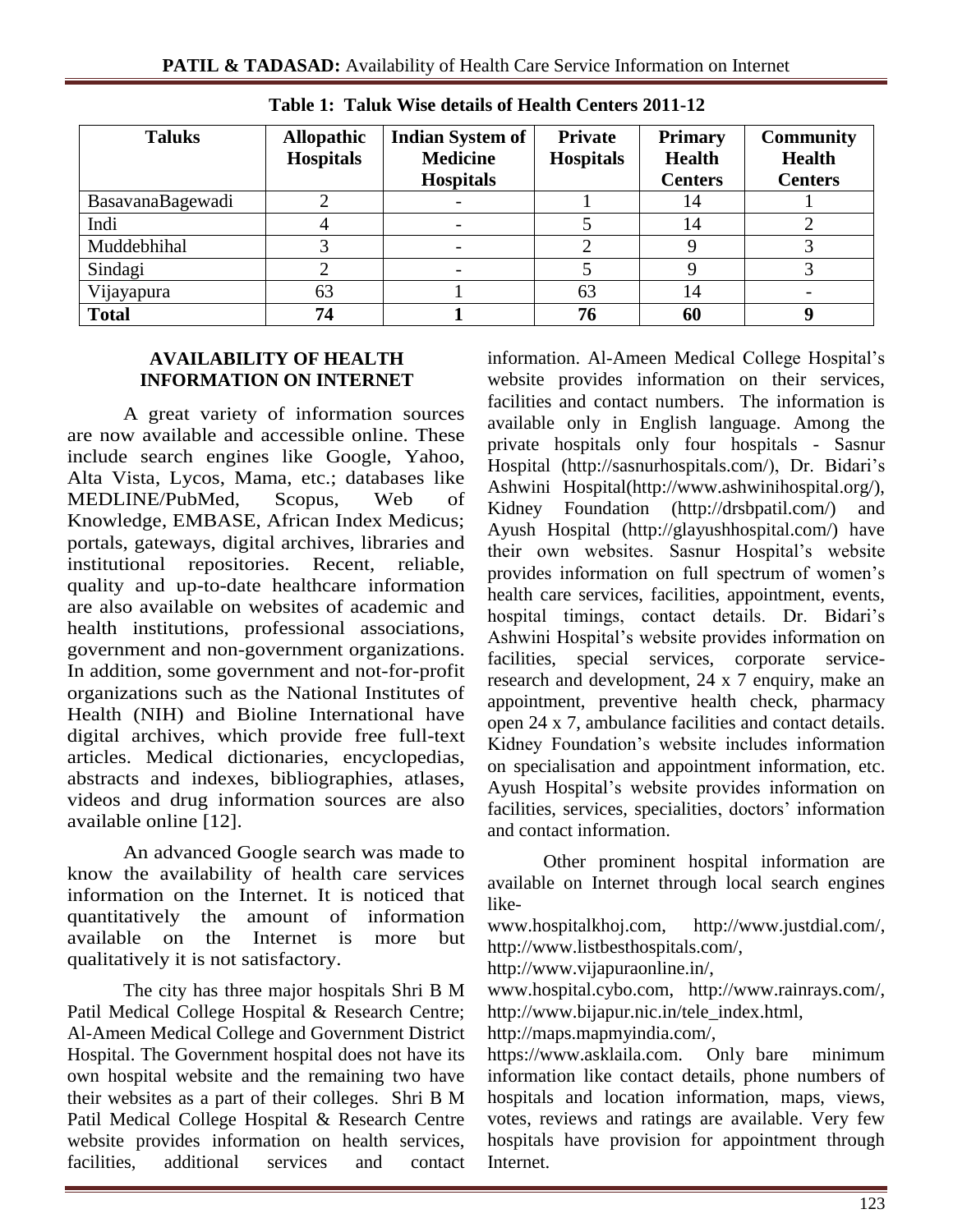Only minimum information about individual doctors and consultants like dentists, gynaecologists, dermatologists, paediatricians, psychiatrist, and general physicians was available on Internet through the local search engines.

The other health care services include pathological and diagnostic laboratories, medical shops, medical instruments vendors, blood banks, fitness and health clubs, etc.

Some of the important ayurvedic hospitals in the city of Vijayapura offering traditional ayurvedic treatment methods are Nagur Hospital and Ayurvedic College, Government Ayurvedic Hospital, Agnivesh Ayurved Chikitsalaya, Ayurvedic Vidyalaya Hospital, etc. http://www.justdial.com/ a local search engine provides contact information. Another local search engine https://www.sehat.com provides a list of Ayurvedic hospitals with its profile, list of doctors and their phone numbers for appointments, but the links when accessed do not provide further results. It provides reviews, maps; https://www.chikitsa.com provides ask a doctor online facility. http://www.vijapuraonline.in/ and www.asklaila.com provides only contact information of Ayurvedic hospitals.

There are many hospitals in the heritage city of Vijayapura, specialized in advanced treatment of eye. These hospitals offer service of specialists in the field of care and treatment of eye problems. Some of the famous eye hospitals in the Vijayapura district are Kembavi Eye Hospital, Biradar Eyes Hospital, Anugraha Eye Hospital, etc. http://www.justdial.com/ include contact information, votes, maps and reviews.

Health clubs are active in the city of Vijayapura to provide proper training and guidance in health care and body fitness. Modern-day health clubs are playing a vital role in giving a boost to the weakening physical stamina. Most of the Fitness clubs offer a wide range of exercise equipments that takes care of both mental stress and health stability. There are many famous gymnasiums, fitness centers and weight loss centers in Vijayapura. Few of the popular fitness centers in Vijayapura are Diamond Gym, Dr Arun's fitness center, Healthline Enterprises, Health Line Fitness Club. Gymnasiums and fitness centers have become a part of life style. http://www.justdial.com/,

http://www.vijapuraonline.in/ includes contact information, maps and reviews. http://maps.mapmyindia.com/ provides map of the health clubs.

Yoga is a better way of living for those who aim to get a healthy mind in a healthy body, thus the ultimate aim of yoga is to help the individual to transcend the self and attain enlightenment. There are many Yoga Centers in Vijayapura which offer a wide variety of special courses on yoga and related topics. The details of yoga and meditation centers in Vijayapura i.e. Prajapita, Brahma Kumaris, Ishwariya Vishwa Vidyalay. http://www.vijapuraonline.in,

http://www.justdial.com/ provides a list of yoga centers with contact information.

We all know the importance of blood banks. Today most of the hospitals have blood banks attached to them to obtain blood quickly. Vijayapura district also has many blood banks associated with many hospitals and there is a branch of Indian Red Cross Society also providing their services in Vijayapura. The information of blood banks in Vijayapura are District Government Hospital, Dr. BNM Rural Ayurvedic Medical College, Lions blood bank, Dr. Karigoudars' blood bank, B. M. Patil Medical College, Hospital and Research Centre, Al Ameen Medical College Hospital. The blood banks in Vijayapura open for service 24 hours a day and 365 days a year. Official website of Vijayapura (http://www.bijapur.nic.in/) provides telephonic index on blood banks and www.justdail.com provides contact information of the blood banks.

Majority of the hospital information available through local search engines provide only contact information of the hospital. They don't have their own websites and those that have their own websites don't have Frequently Asked Questions (FAQs).The health information is available only in English language which decreases its usability. Even with the high literacy rate in Vijayapura district it is found that the usability of available online information regarding hospitals and health care is not optimum. The public use different means to collect information but accessing the online information is their last option. The reason can be said to be lack of awareness and knowledge about these websites. There is a need to overcome this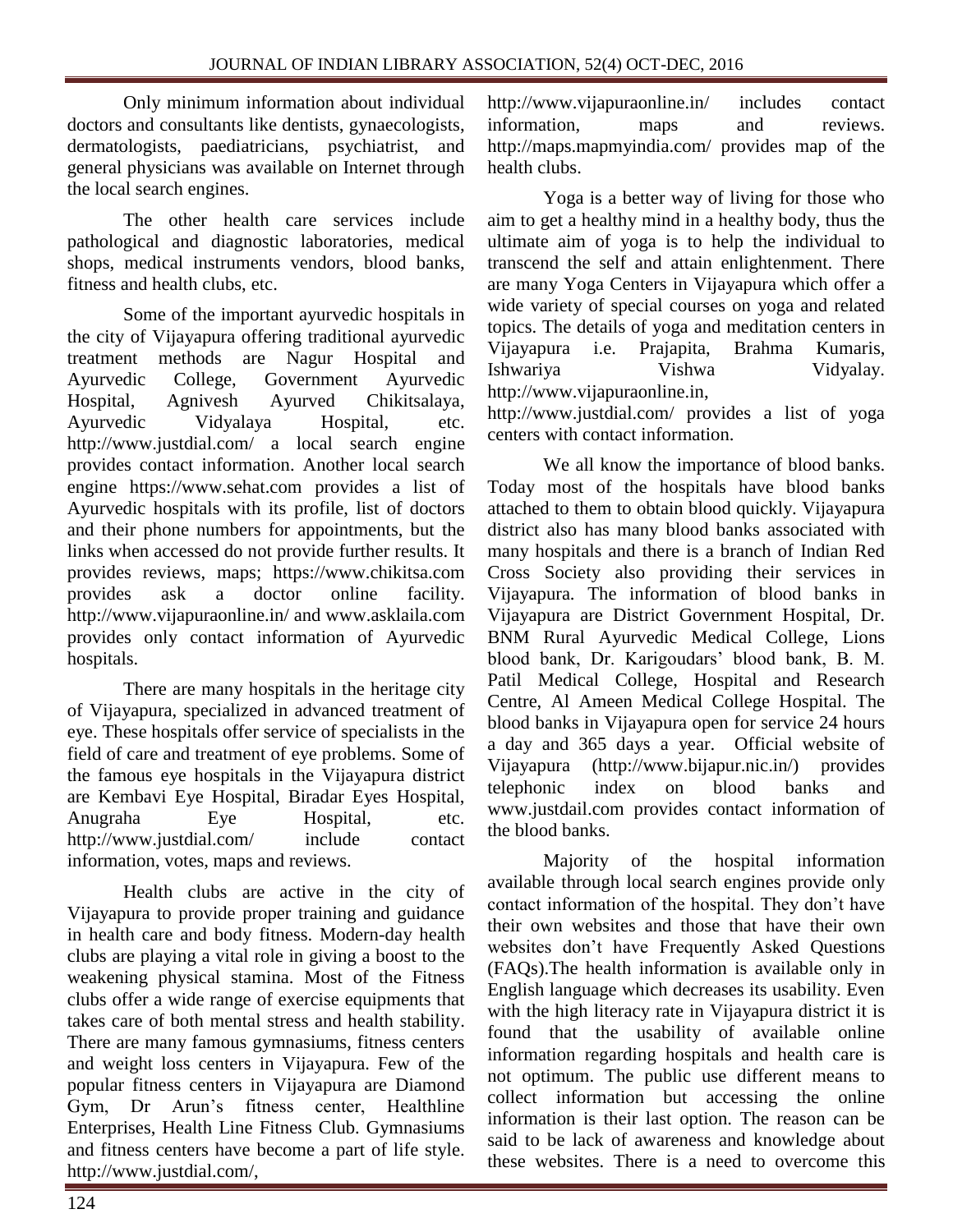drawback by creating awareness among public regarding online health care service information.

# **HEALTH CARE SERVICE INFORMATION**

Health care is the maintenance or improvement of health via the diagnosis, treatment, and prevention of disease, illness, injury and other physical and mental impairments in human beings. Health care is delivered by health professionals (providers or practitioners) in allied health professions, chiropractic, physician, associates, dentistry, midwifery, nursing, medicine, optometry, pharmacy, psychology, and other health professions. It covers the work done in providing primary, secondary, and tertiary care, including public health.

Through Internet information about list of hospitals and their addresses, a comprehensive list of Doctor's in Vijayapura and Booking Appointments is accessible. Using the Internet to find health and medical information can help to be informed and take right decisions about our health, although some health information available on the Internet can be valuable. Internet users search for health information online, with increased interest in areas such as diet, fitness, drugs, health insurance, experimental treatments, and particular doctors and hospitals , to gather more information about a medically diagnosed disease or illness, to find out alternative medical treatments and seek support from other Internet users having the same kind of medical disease or illness via 'chat rooms', online discussion forums, blogs or communities, or social media such as Facebook, etc.

# **INFORMATION ON VARIOUS HEALTH SCHEMES**

The government district hospital provides preventive, promotive and curative services for all the people in Vijayapura. There are many special units in the district hospitals of Vijayapura. The Government district hospital does not have its own website, the facilities, services and details are hence not accessible to the public.

There are certain schemes run and supported by the state and central governments, such as ESI, Vajpayee Arogyasri, Arogya Bhagyayojane,

Yashasvini, Janani Suraksha, etc. Vajpayee Arogyasri is a unique health insurance scheme implemented by Government of Karnataka. The scheme provides financial assistance to urban poor families to meet their health needs. Serious diseases affecting heart, kidney, cancer, brain haemorrhage, burns and accident cases, etc., are covered under the scheme. Yashasvini scheme is open to all the members of the rural co-operative society. The Sthree Shakti scheme has been designed so that women belonging to BPL families can avail totally cashless treatment in private hospitals. Janani Suraksha scheme is the continuation of the previous delivery allowance scheme of the Central Government. The objective is to provide financial assistance to the poor pregnant women during delivery (Human Development Report, 2014). The Sukshema Project of the government is one of the health care projects in Vijayapura with a higher popularity among the people residing in the rural areas of Vijayapura. The information on these schemes available in various hospitals does not receive any mention on the websites even though these are State Government schemes, these schemes are not mentioned in the hospital websites.

# **CONCLUSION**

The Internet access for health information is low. Compounding the situation is the poor delivery of health information services. Existing constraints to the Internet access might encourage quick check of health information without giving adequate attention to cross-checking or verifying the authenticity of the information from other sources. With the poor access and urge to quickly surf the Internet for health-related information, the chances are high that inadequate information may be sought. This shortcoming may strengthen further the practice of self-medication and delays in prompt health information seeking through formal sources. Furthermore, there is a need for practitioners in the Vijayapura city health sector to take an active position in providing timely and context-relevant information to the growing need for online health information. This also offers the sector an opportunity to take a lead position in regulating and ensuring the availability of health-related information, especially that which is related to local common health conditions. Such efforts will also complement existing initiatives aimed at improving